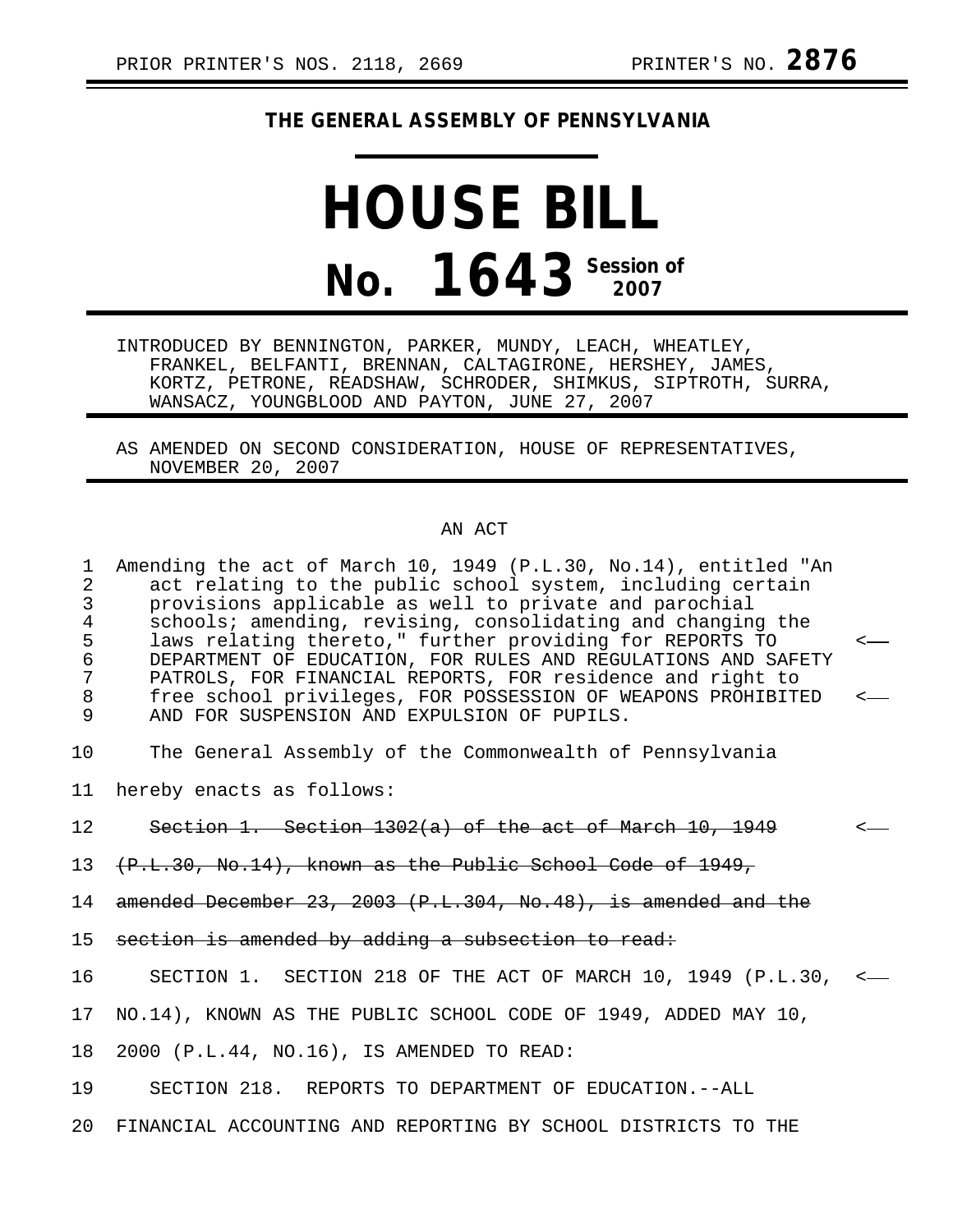1 DEPARTMENT OF EDUCATION SHALL BE IN ACCORDANCE WITH GENERALLY 2 ACCEPTED ACCOUNTING AND REPORTING STANDARDS[.], EXCEPT FOR THE 3 ANNUAL FINANCIAL REPORT. THE DEPARTMENT OF EDUCATION SHALL 4 ESTABLISH A REPORTING STANDARD FOR THE ANNUAL FINANCIAL REPORT. 5 THE STANDARD SHALL CONFORM TO FUND LEVEL REPORTING CRITERIA 6 ONLY, AND WILL BE AN ALLOWED OTHER COMPREHENSIVE BASIS OF 7 ACCOUNTING. FOR PURPOSES OF THIS SECTION, AN "OTHER 8 COMPREHENSIVE BASIS OF ACCOUNTING" SHALL MEAN A BASIS OF 9 ACCOUNTING, OTHER THAN GENERALLY ACCEPTED ACCOUNTING PRINCIPLES, 10 THAT AN ENTITY USES TO REPORT ITS ASSETS, LIABILITIES, EQUITY, 11 REVENUES AND EXPENSES. 12 SECTION 2. SECTION 510 OF THE ACT, AMENDED JUNE 29, 1976 13 (P.L.450, NO.110), IS AMENDED TO READ: 14 SECTION 510. RULES AND REGULATIONS; SAFETY PATROLS.--(A) 15 THE BOARD OF SCHOOL DIRECTORS IN ANY SCHOOL DISTRICT MAY ADOPT 16 AND ENFORCE SUCH REASONABLE RULES AND REGULATIONS AS IT MAY DEEM 17 NECESSARY AND PROPER, REGARDING THE MANAGEMENT OF ITS SCHOOL 18 AFFAIRS AND THE CONDUCT AND DEPORTMENT OF ALL SUPERINTENDENTS, 19 TEACHERS, AND OTHER APPOINTEES OR EMPLOYES DURING THE TIME THEY 20 ARE ENGAGED IN THEIR DUTIES TO THE DISTRICT, AS WELL AS 21 REGARDING THE CONDUCT AND DEPORTMENT OF ALL [PUPILS] STUDENTS 22 ATTENDING THE PUBLIC SCHOOLS IN THE DISTRICT, DURING SUCH TIME 23 AS THEY ARE ATTENDING SCHOOL OR SCHOOL-RELATED ACTIVITIES, ARE 24 PRESENT ON SCHOOL PROPERTY OR IN BUSES OR OTHER VEHICLES 25 PROVIDED BY THE DISTRICT, OR OTHERWISE ARE UNDER THE SUPERVISION 26 OF THE BOARD OF SCHOOL DIRECTORS AND TEACHERS, INCLUDING THE 27 TIME NECESSARILY SPENT IN COMING TO AND RETURNING FROM 28 SCHOOL[.], AND PERTAINING TO ACTIVITIES OF STUDENTS REGARDLESS 29 OF TIME OR PLACE LIKELY TO CAUSE OR CAUSING SUBSTANTIAL 30 DISRUPTION OF OR MATERIAL INTERFERENCE WITH SCHOOL ACTIVITIES OR 20070H1643B2876 - 2 -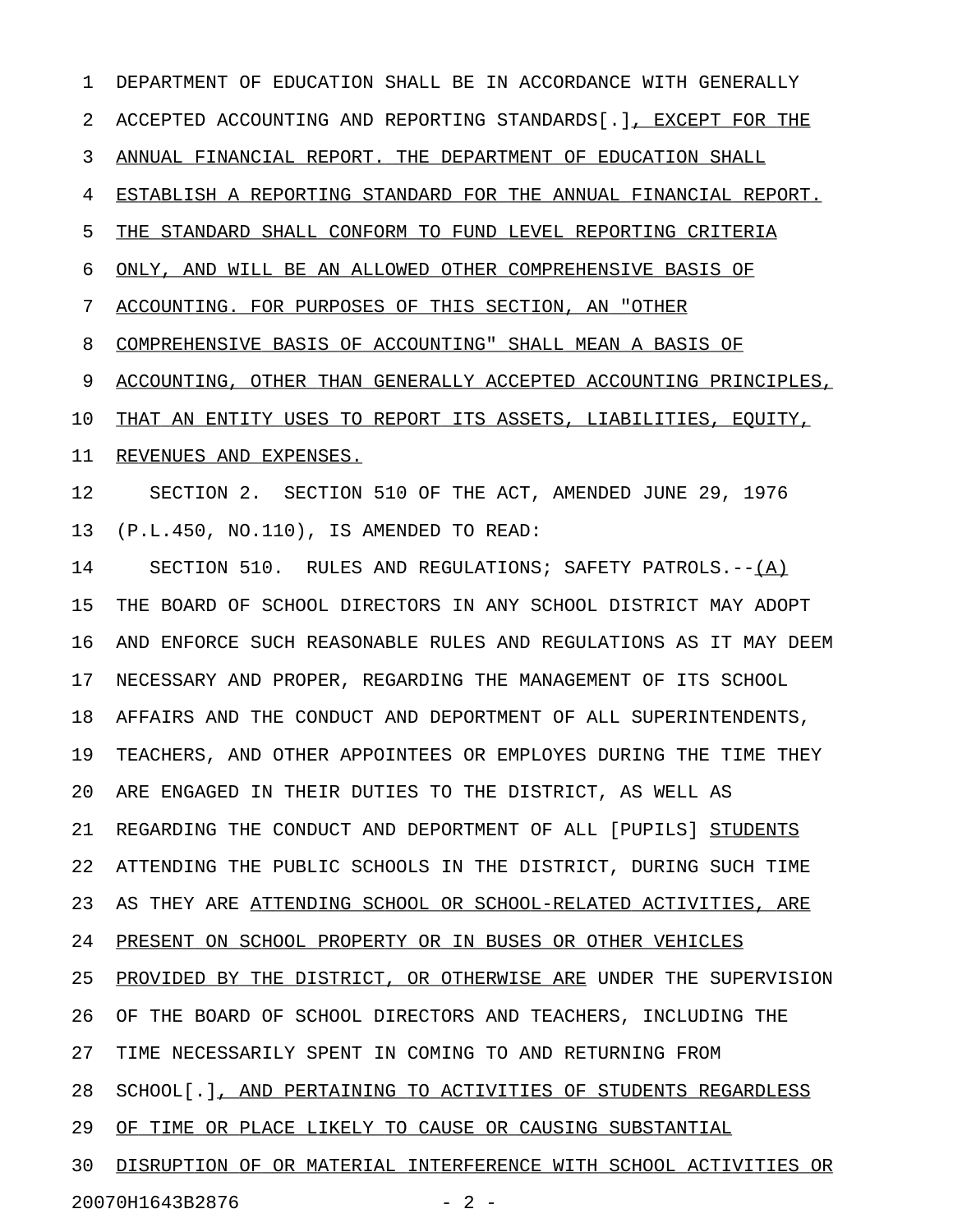## 1 THE ORDERLY AND SAFE ADMINISTRATION OF THE SCHOOLS.

2 (B) IN THE EXERCISE OF THIS AUTHORITY THE BOARD OF SCHOOL 3 DIRECTORS IS EMPOWERED TO ORGANIZE SCHOOL SAFETY PATROLS AND, 4 WITH THE PERMISSION OF THE PARENTS, TO APPOINT [PUPILS] STUDENTS 5 AS MEMBERS THEREOF, FOR THE PURPOSE OF INFLUENCING AND 6 ENCOURAGING THE OTHER [PUPILS] STUDENTS TO REFRAIN FROM CROSSING 7 PUBLIC HIGHWAYS AT POINTS OTHER THAN AT REGULAR CROSSINGS, AND 8 FOR THE PURPOSE OF DIRECTING [PUPILS] STUDENTS NOT TO CROSS 9 HIGHWAYS AT TIMES WHEN THE PRESENCE OF TRAFFIC WOULD RENDER SUCH 10 CROSSING UNSAFE. NOTHING HEREIN CONTAINED SHALL BE CONSTRUED TO 11 AUTHORIZE OR PERMIT THE USE OF ANY SAFETY PATROL MEMBER FOR THE 12 PURPOSE OF DIRECTING VEHICULAR TRAFFIC, NOR SHALL ANY SAFETY 13 PATROL MEMBER BE STATIONED IN THAT PORTION OF THE HIGHWAY 14 INTENDED FOR THE USE OF VEHICULAR TRAFFIC. NO LIABILITY SHALL 15 ATTACH EITHER TO THE SCHOOL DISTRICT, OR ANY INDIVIDUAL 16 DIRECTOR, STUDENT, SUPERINTENDENT, TEACHER, OR OTHER SCHOOL 17 EMPLOYE, BY VIRTUE OF THE ORGANIZATION, MAINTENANCE, OR 18 OPERATION OF A SCHOOL SAFETY PATROL ORGANIZED, MAINTAINED, AND 19 OPERATED UNDER AUTHORITY OF THIS SECTION.

20 (C) ALL FLAGS, BELTS, APPAREL AND DEVICES ISSUED, SUPPLIED \_\_\_ 21 OR FURNISHED TO PERSONS ACTING IN THE CAPACITY OF SPECIAL SCHOOL 22 POLICE, OR SPECIAL POLICE APPOINTED TO CONTROL AND DIRECT 23 TRAFFIC AT OR NEAR SCHOOLS, IN ORDER TO ENHANCE THE CONSPICUITY 24 OF SUCH PERSONS, SHALL BE MADE FROM RETRO-REFLECTIVE AND 25 FLUORESCENT MATERIALS VISIBLE BOTH DAY AND NIGHT AT THREE 26 HUNDRED (300) FEET TO APPROACHING MOTORISTS USING LAWFUL LOW 27 BEAM HEADLIGHTS AND SHALL CONFORM TO STANDARDS, SPECIFICATIONS, 28 OR REGULATIONS ISSUED BY THE STATE BOARD OF EDUCATION. ALL BELTS 29 SUPPLIED OR FURNISHED TO [PUPILS] STUDENTS ACTIVE IN THE 30 CAPACITY OF SCHOOL SAFETY PATROL MEMBERS SHALL BE FLUORESCENT. 20070H1643B2876 - 3 -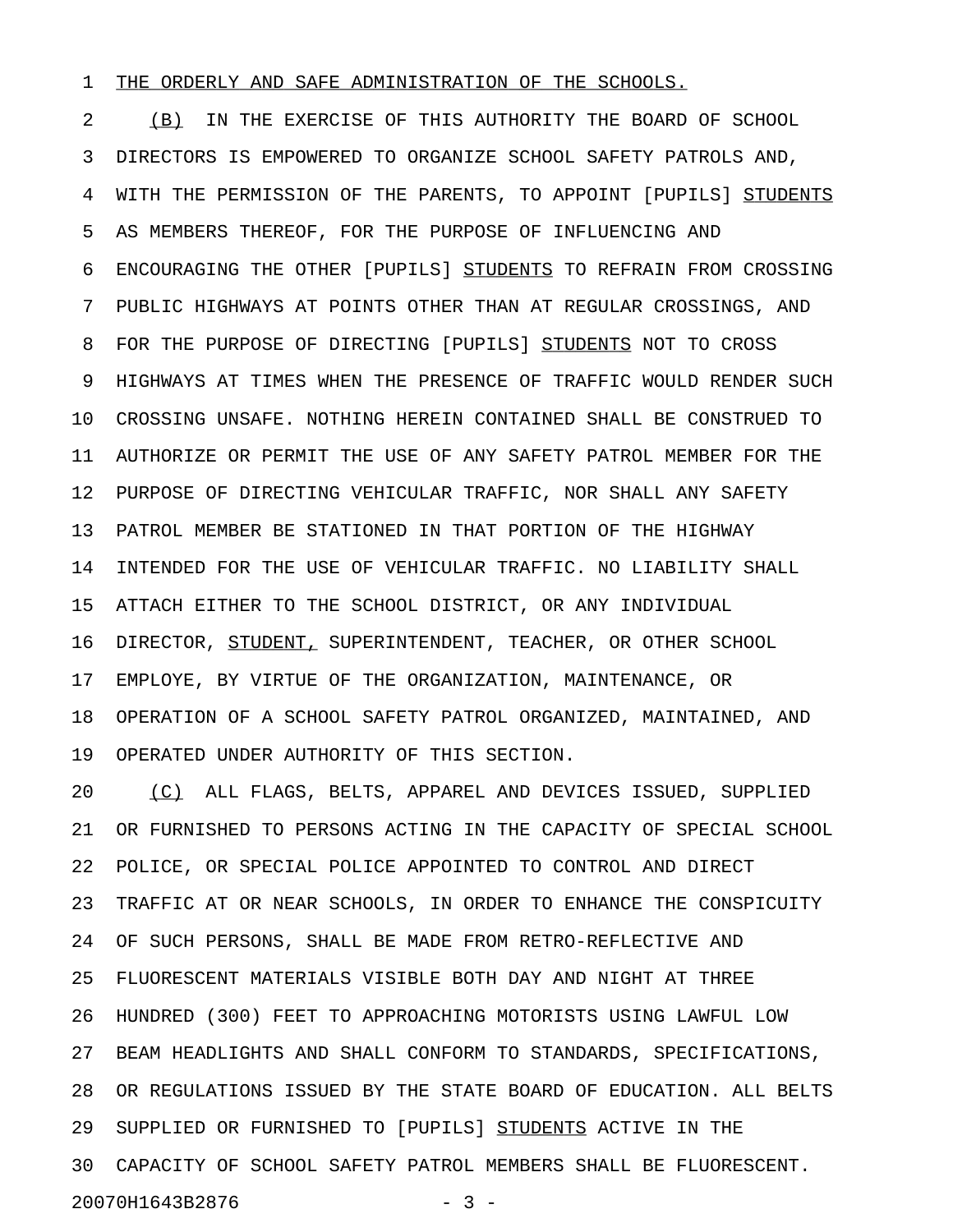1 SECTION 3. SECTION 921-A OF THE ACT, AMENDED JULY 11, 2006 2 (P.L.1092, NO.114), IS AMENDED TO READ:

3 SECTION 921-A. FINANCIAL REPORTS.--AN ANNUAL FINANCIAL 4 REPORT SHALL BE SUBMITTED TO THE SECRETARY OF EDUCATION BY EACH 5 INTERMEDIATE UNIT NOT LATER THAN THE 31ST DAY OF OCTOBER, 6 TOGETHER WITH AN AUDITOR'S REPORT PREPARED BY AN INDEPENDENT 7 AUDITOR WHO SHALL BE A CERTIFIED PUBLIC ACCOUNTANT OR OTHER 8 COMPETENT PUBLIC ACCOUNTANT. ALL FINANCIAL ACCOUNTING AND 9 REPORTING BY INTERMEDIATE UNITS TO THE DEPARTMENT OF EDUCATION 10 SHALL BE IN ACCORDANCE WITH GENERALLY ACCEPTED ACCOUNTING AND 11 REPORTING STANDARDS[.], EXCEPT FOR THE ANNUAL FINANCIAL REPORT. 12 THE DEPARTMENT OF EDUCATION SHALL ESTABLISH A REPORTING STANDARD 13 FOR THE ANNUAL FINANCIAL REPORT. THE STANDARD SHALL CONFORM TO 14 FUND LEVEL REPORTING CRITERIA ONLY, AND WILL BE AN ALLOWED OTHER 15 COMPREHENSIVE BASIS OF ACCOUNTING. FOR PURPOSES OF THIS SECTION, 16 AN "OTHER COMPREHENSIVE BASIS OF ACCOUNTING" SHALL MEAN A BASIS 17 OF ACCOUNTING, OTHER THAN GENERALLY ACCEPTED ACCOUNTING 18 PRINCIPLES, THAT AN ENTITY USES TO REPORT ITS ASSETS, 19 LIABILITIES, EQUITY, REVENUES AND EXPENSES. 20 SECTION 4. SECTION 1302(A) OF THE ACT, AMENDED DECEMBER 23,

21 2003 (P.L.304, NO.48), IS AMENDED AND THE SECTION IS AMENDED BY 22 ADDING A SUBSECTION TO READ:

23 Section 1302. Residence and Right to Free School

24 Privileges.--(a)  $(1)$  A child shall be considered a resident of 25 the school district in which his parents or the guardian of his 26 person resides. When a child's parents reside in different 27 school districts, the child may attend either of the school 28 districts in which his parents reside, regardless of which 29 parent has primary physical custody of the child. The parents 30 must choose and so state and agree in writing which of the two

20070H1643B2876 - 4 -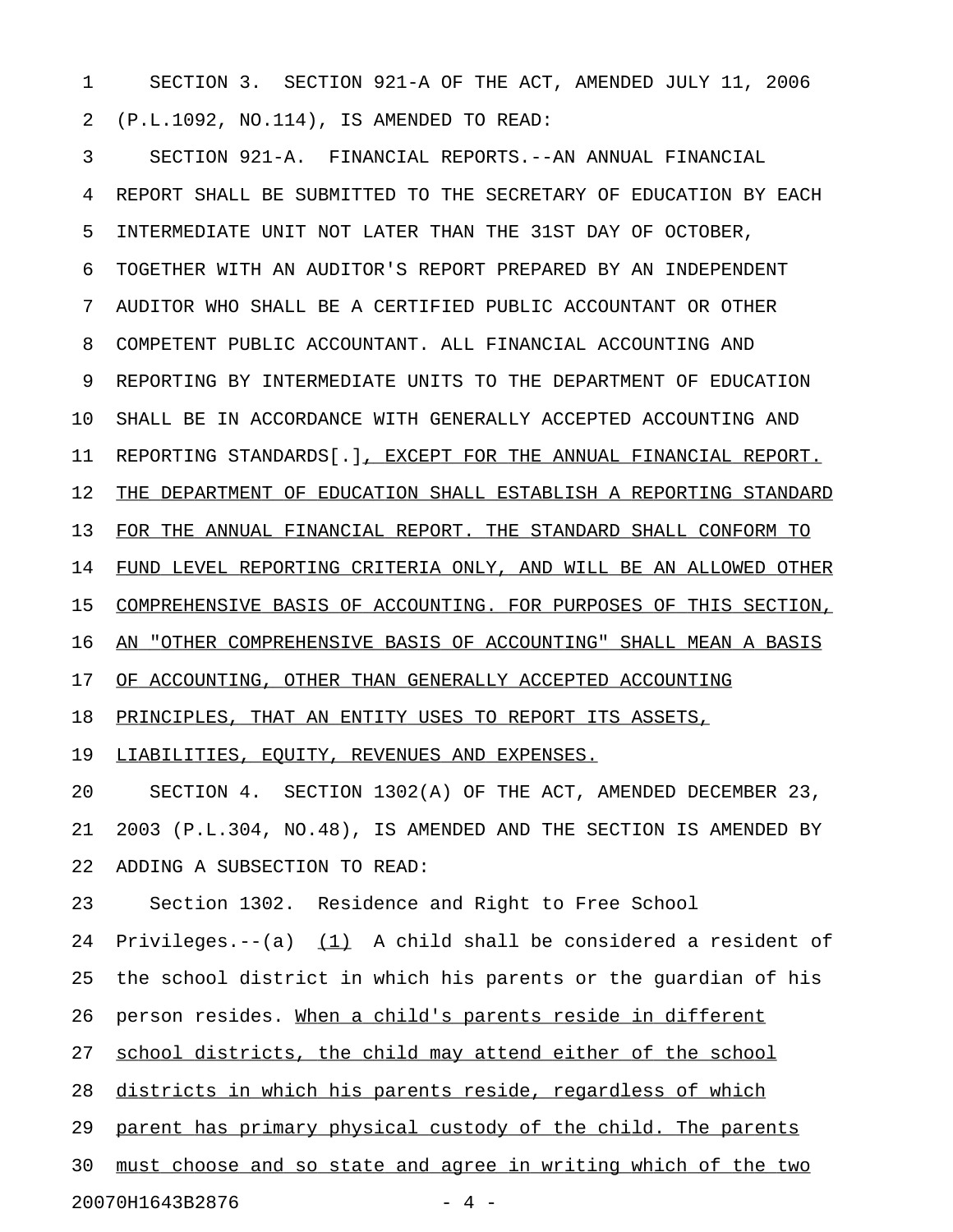1 school districts shall be the child's school district of 2 residence for the school year, unless there is a court order 3 that directs which of the two districts shall be the child's 4 school district of residence.

5 (2) Federal installations are considered a part of the 6 school district or districts in which they are situate and the 7 children residing on such installations shall be counted as 8 resident pupils of the school district.

9 (3) Nothing in this subsection shall be construed to require 10 a school district to transport a child to or from a residence 11 outside of the school district.

12 (a.1) When a resident of any school district keeps in his 13 home a child of school age, not his own, supporting the child 14 gratis as if it were his own, such child shall be entitled to 15 all free school privileges accorded to resident school children 16 of the district, including the right to attend the public high 17 school maintained in such district or in other districts in the 18 same manner as though such child were in fact a resident school 19 child of the district, and shall be subject to all the 20 requirements placed upon resident school children of the 21 district. Before such child may be accepted as a pupil, such 22 resident shall file with the secretary of the board:

23 (1) appropriate legal documentation to show dependency or 24 guardianship; or

25 (2) a sworn statement that he is a resident of the district, 26 that he is supporting the child gratis, that he will assume all 27 personal obligations for the child relative to school 28 requirements, and that he intends to so keep and support the 29 child continuously and not merely through the school term. The 30 school board, pursuant to guidelines issued by the Department of 20070H1643B2876 - 5 -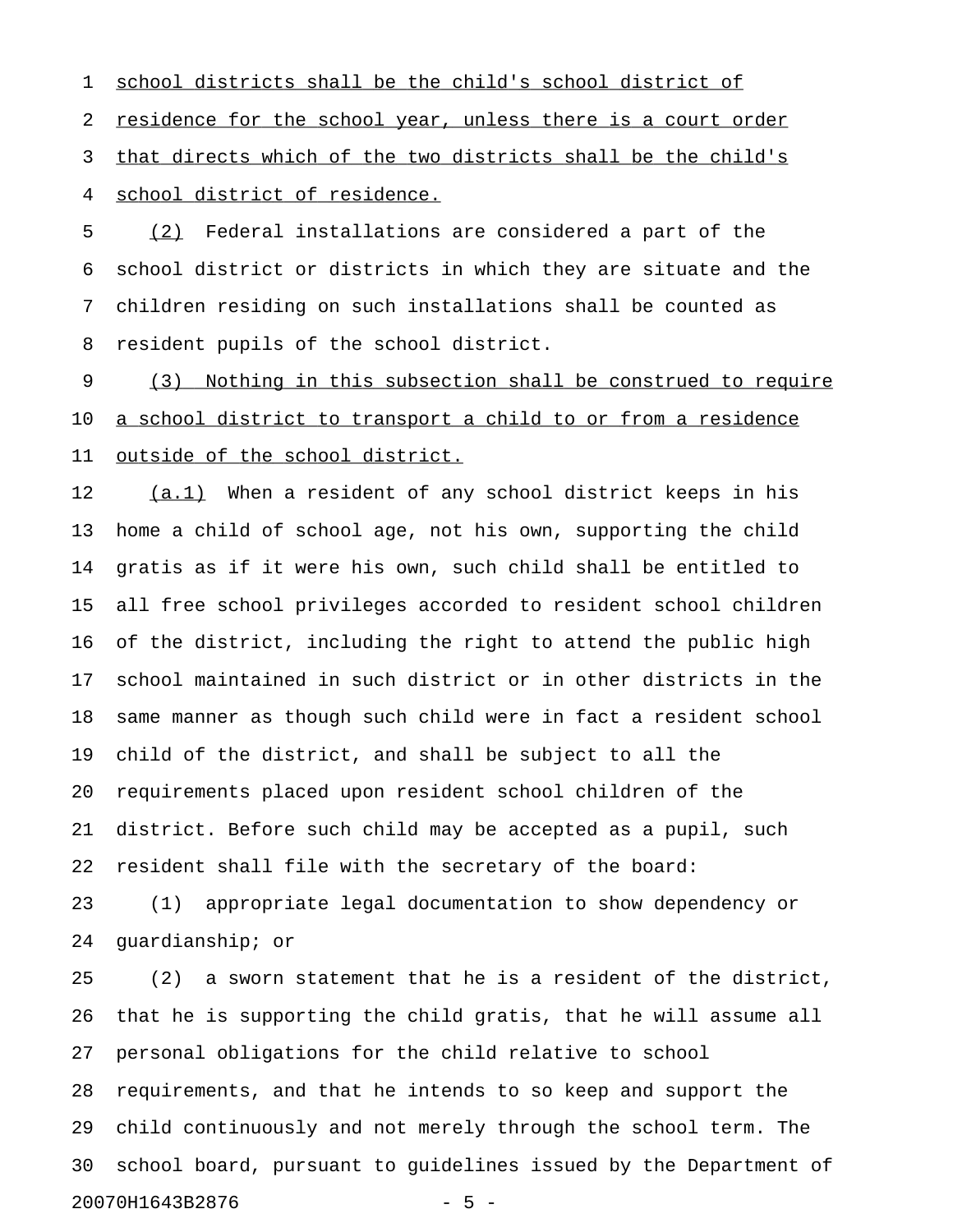1 Education, may require other reasonable information to be 2 submitted by the resident to substantiate the sworn statement. 3 The form containing the sworn statement shall include notice in 4 large print of the penalty for providing false information in 5 the sworn statement.

6 \* \* \*

7 Section 2. This act shall take effect in 60 days.  $\sim$ 

8 SECTION 5. SECTION 1317.2(E.1) OF THE ACT, AMENDED JUNE 25, < 9 1997 (P.L.297, NO.30), IS AMENDED TO READ:

10 SECTION 1317.2. POSSESSION OF WEAPONS PROHIBITED.--\* \* \* 11 [(E.1) A SCHOOL DISTRICT RECEIVING A STUDENT WHO TRANSFERS 12 FROM A PUBLIC OR PRIVATE SCHOOL DURING A PERIOD OF EXPULSION FOR 13 AN ACT OR OFFENSE INVOLVING A WEAPON MAY ASSIGN THAT STUDENT TO 14 AN ALTERNATIVE ASSIGNMENT OR PROVIDE ALTERNATIVE EDUCATION 15 SERVICES, PROVIDED THAT THE ASSIGNMENT MAY NOT EXCEED THE PERIOD 16 OF EXPULSION.]

17 \* \* \*

18 SECTION 6. SECTION 1318 OF THE ACT, AMENDED FEBRUARY 8, 1980 19 (P.L.3, NO.2), IS AMENDED TO READ:

20 SECTION 1318. SUSPENSION AND EXPULSION OF [PUPILS.--] 21 STUDENTS. -- (A) EVERY PRINCIPAL OR TEACHER IN CHARGE OF A PUBLIC 22 SCHOOL MAY TEMPORARILY SUSPEND ANY [PUPIL] STUDENT ON ACCOUNT OF 23 DISOBEDIENCE OR MISCONDUCT, AND ANY PRINCIPAL OR TEACHER 24 SUSPENDING ANY [PUPIL] STUDENT SHALL PROMPTLY NOTIFY THE 25 DISTRICT SUPERINTENDENT OR SECRETARY OF THE BOARD OF SCHOOL 26 DIRECTORS. THE BOARD MAY, AFTER A PROPER HEARING, SUSPEND SUCH 27 [CHILD] STUDENT FOR SUCH TIME AS IT MAY DETERMINE, OR MAY 28 PERMANENTLY EXPEL [HIM] THE STUDENT. SUCH HEARINGS, SUSPENSION, 29 OR EXPULSION MAY BE DELEGATED TO A DULY AUTHORIZED COMMITTEE OF 30 THE BOARD, OR TO A DULY QUALIFIED HEARING EXAMINER, WHO NEED NOT 20070H1643B2876 - 6 -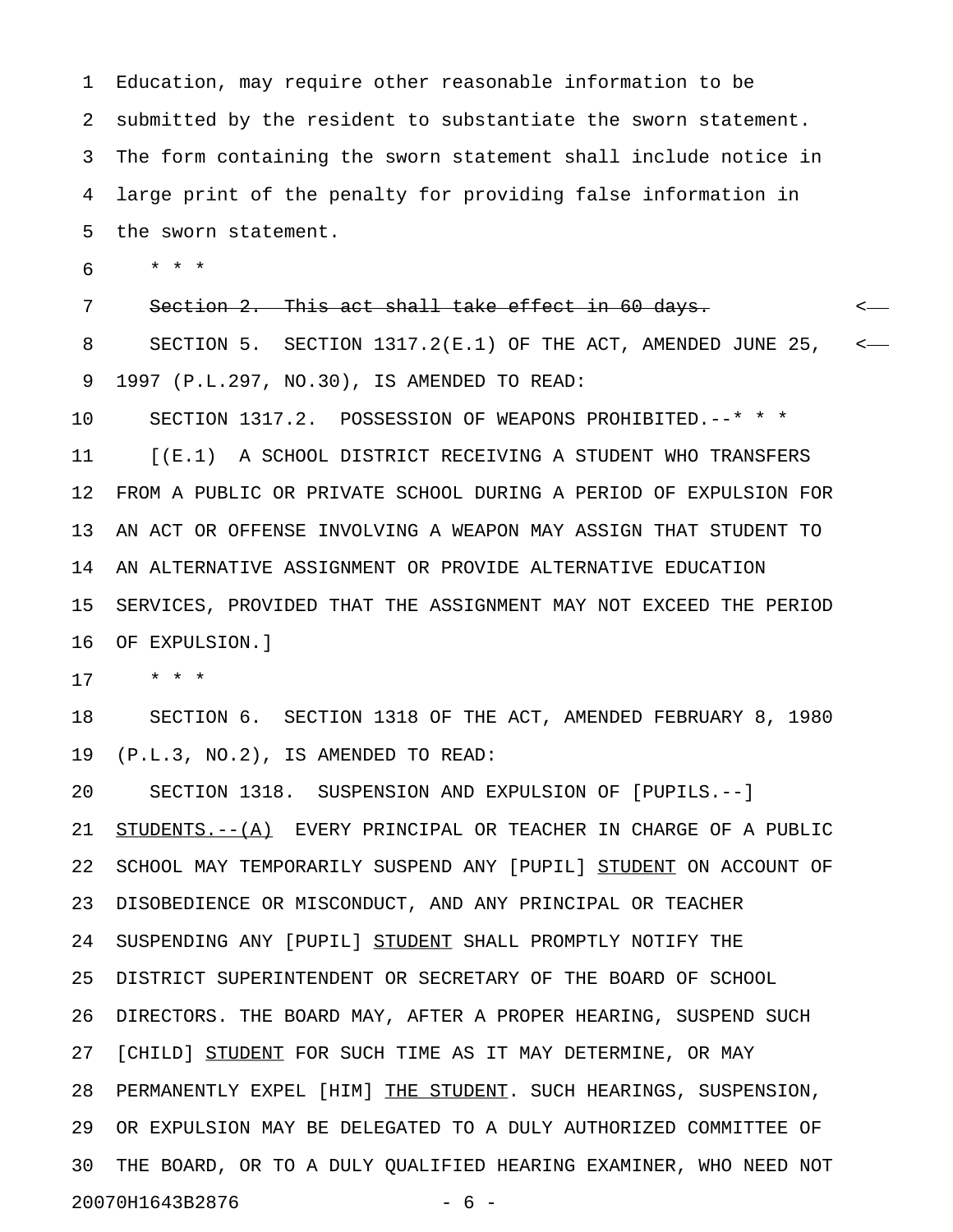1 BE A MEMBER OF THE BOARD, BUT WHOSE ADJUDICATION MUST BE 2 APPROVED BY THE BOARD. THE BOARD AND DESIGNATED COMMITTEES OR 3 HEARING EXAMINERS ACTING PURSUANT TO THIS SECTION SHALL HAVE THE 4 POWER TO ADMINISTER OATHS TO WITNESSES AND THE POWER TO ISSUE 5 SUBPOENAS AS PROVIDED IN SECTION 1128. 6 (B) (1) A PUBLIC SCHOOL ENTITY MAY SUSPEND, EXPEL OR DENY 7 ADMISSION TO A STUDENT SUSPENDED OR EXPELLED FROM ANOTHER PUBLIC 8 SCHOOL ENTITY OR NONPUBLIC SCHOOL, UNTIL THE PERIOD OF 9 SUSPENSION OR EXPULSION HAS EXPIRED, IF SUCH SUSPENSION OR 10 EXPULSION WAS IMPOSED DUE TO MISCONDUCT OF A NATURE THAT WOULD 11 SUBJECT STUDENTS IN THE RECEIVING ENTITY TO POSSIBLE SUSPENSION 12 OR EXPULSION. 13 (2) DENIAL OF ADMISSION TO A TRANSFERRING STUDENT BASED ON 14 SUSPENSION OR EXPULSION FROM OR MISCONDUCT IN A PRIOR SCHOOL 15 ENTITY SHALL BE TREATED AS SUSPENSION OR EXPULSION FOR PURPOSES 16 OF THIS SECTION. A STUDENT RETURNING TO THE PROGRAM OF THE 17 SCHOOL DISTRICT OF RESIDENCE AFTER WITHDRAWING FROM OR BEING 18 EXPELLED OR SUSPENDED FROM AN AREA VOCATIONAL-TECHNICAL SCHOOL 19 IS A TRANSFERRING STUDENT FOR PURPOSES OF THIS SECTION. 20 (3) NO HEARING OTHERWISE REQUIRED UNDER SUBSECTION (A) SHALL 21 BE NECESSARY IF SUSPENSION, EXPULSION OR DENIAL OF ADMISSION 22 UNDER SUBSECTION (B)(1) IS BASED UPON AN ADJUDICATION ISSUED IN 23 ACCORDANCE WITH THIS SECTION BY THE BOARD OR JOINT OPERATING 24 COMMITTEE OF THE PRIOR ENTITY OF ENROLLMENT, AS EVIDENCED BY A 25 CERTIFIED COPY OF SUCH ADJUDICATION. 26 (4) A SCHOOL ENTITY MAY, AFTER HEARING IN ACCORDANCE WITH 27 SUBSECTION (A), SUSPEND, EXPEL OR DENY ADMISSION TO A 28 TRANSFERRING STUDENT WHO HAS COMMITTED MISCONDUCT WHILE ENROLLED 29 IN ANOTHER PUBLIC OR NONPUBLIC SCHOOL OF A NATURE THAT WOULD 30 SUBJECT STUDENTS IN THE RECEIVING ENTITY TO POSSIBLE SUSPENSION

20070H1643B2876 - 7 -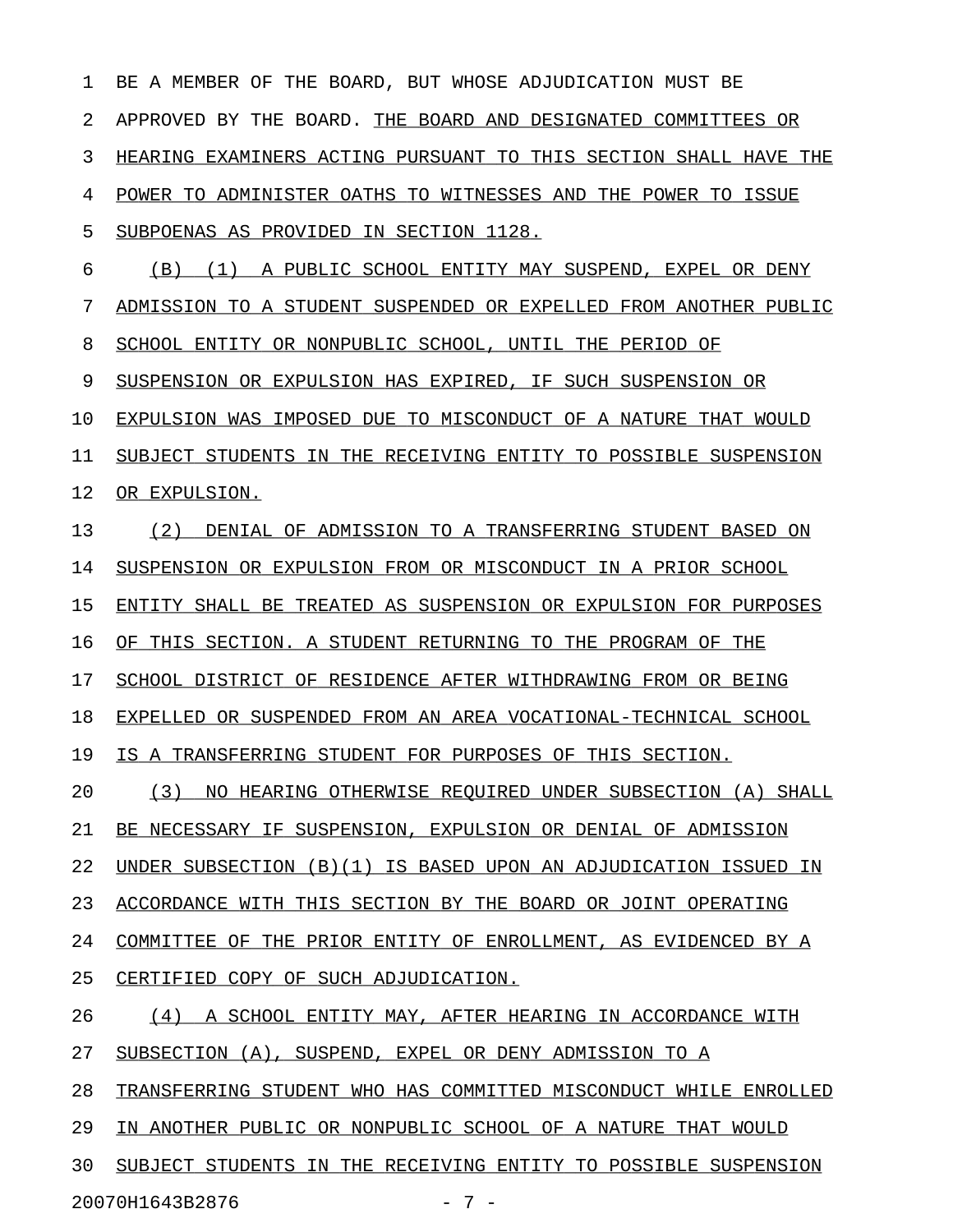| 1  | OR EXPULSION, BUT WHO WITHDREW FROM THE PRIOR SCHOOL ENTITY      |
|----|------------------------------------------------------------------|
| 2  | BEFORE DISCIPLINARY PROCEEDINGS BASED ON THE MISCONDUCT WERE     |
| 3  | INITIATED OR COMPLETED.                                          |
| 4  | (5)<br>A RECEIVING SCHOOL ENTITY MAY ENROLL A STUDENT            |
| 5  | TRANSFERRING FROM ANOTHER PUBLIC OR NONPUBLIC SCHOOL ENTITY IN   |
| 6  | ITS REGULAR PROGRAM ON A PROVISIONAL BASIS PENDING RECEIPT OF A  |
| 7  | CERTIFIED COPY OF THE STUDENT'S DISCIPLINARY RECORD AND SWORN    |
| 8  | STATEMENT AS REQUIRED UNDER SECTION 1304-A. IF THE DISCIPLINARY  |
| 9  | RECORD OR SWORN STATEMENT REVEALS A HISTORY OF MISCONDUCT WHILE  |
| 10 | ENROLLED IN THE PRIOR ENTITY, IN ADDITION TO OTHER DISPOSITION   |
| 11 | AUTHORIZED UNDER THIS SECTION AND TO THE EXTENT CONSISTENT WITH  |
| 12 | THE DISCIPLINARY STANDARDS, POLICIES AND PROCEDURES OF THE       |
| 13 | RECEIVING ENTITY, THE STUDENT MAY BE REASSIGNED TO AN            |
| 14 | ALTERNATIVE EDUCATION PROGRAM AND MAY BE DEEMED INELIGIBLE TO    |
| 15 | PARTICIPATE IN EXTRACURRICULAR ACTIVITIES.                       |
| 16 | A RECEIVING SCHOOL ENTITY MAY, CONSISTENT WITH ITS<br>(6)        |
| 17 | DISCIPLINARY STANDARDS, POLICIES AND PROCEDURES,<br>IMPOSE OTHER |
| 18 | FORMS OF DISCIPLINE OR DISCIPLINARY ASSIGNMENT OR IMPOSE         |
| 19 | CONDITIONS OF ADMISSION OR CONTINUED ENROLLMENT BASED ON A       |
| 20 | TRANSFERRING STUDENT'S EXPULSION OR SUSPENSION FROM OR           |
| 21 | MISCONDUCT WHILE ENROLLED IN A PRIOR SCHOOL ENTITY, IN LIEU OF   |
| 22 | OR IN COMBINATION WITH DENIAL OF ADMISSION, SUSPENSION OR        |
| 23 | EXPULSION.                                                       |
| 24 | (C) THE BOARD OF SCHOOL DIRECTORS MAY, IN CONNECTION WITH        |
| 25 | ANY EXPULSION, SUSPENSION, DENIAL OF ADMISSION OR DISCIPLINARY   |
| 26 | REASSIGNMENT OF A STUDENT, IMPOSE CONDITIONS FOR ADMISSION OR    |
| 27 | READMISSION TO OR CONTINUATION IN THE SCHOOL ENTITY'S REGULAR OR |
| 28 | ALTERNATIVE EDUCATION PROGRAMS. VIOLATION OF OR FAILURE TO MEET  |
| 29 | SUCH CONDITIONS MAY BECOME THE BASIS FOR DENIAL OF ADMISSION,    |
| 30 | READMISSION OR SUBSEQUENT DISCIPLINARY ACTION, INCLUDING         |
|    |                                                                  |

20070H1643B2876 - 8 -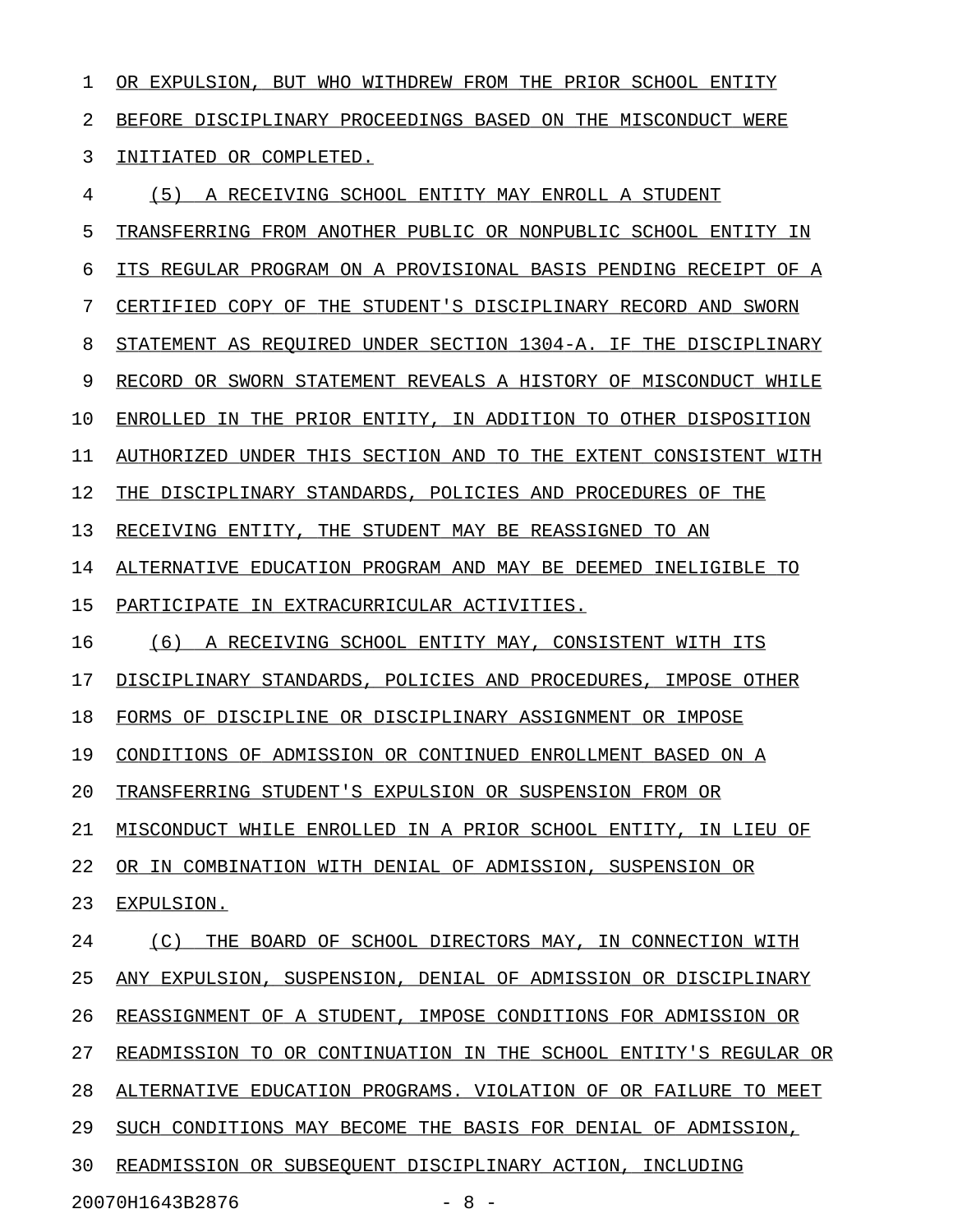1 EXCLUSION FROM OR REASSIGNMENT WITHIN THE SCHOOL ENTITY'S 2 REGULAR OR ALTERNATIVE EDUCATION PROGRAMS. THE BOARD MAY 3 DESIGNATE A PERSON OR PERSONS TO DETERMINE WHETHER SUCH 4 CONDITIONS HAVE BEEN MET OR VIOLATED. THE HEARING REQUIREMENTS 5 OF SUBSECTION (A) ARE NOT APPLICABLE TO A DETERMINATION THAT A 6 STUDENT IS NOT ELIGIBLE FOR READMISSION OR TO REMAIN IN 7 PROBATIONARY CONTINUED ENROLLMENT BECAUSE OF VIOLATION OF OR 8 FAILURE TO MEET SUCH CONDITIONS. 9 (D) NOTWITHSTANDING ANY OTHER PROVISION OF THIS SECTION, A 10 HEARING OTHERWISE REQUIRED UNDER SUBSECTION (A) MAY BE WAIVED IN 11 A WRITTEN AGREEMENT PROVIDING FOR THE STUDENT'S DISCIPLINARY 12 EXCLUSION FROM SCHOOL PROGRAMS FOR A SPECIFIED PERIOD OF TIME, 13 ENTERED INTO BY THE BOARD OF SCHOOL DIRECTORS AND THE STUDENT 14 AND IN THE CASE OF A STUDENT UNDER EIGHTEEN (18) YEARS OF AGE, 15 ALSO BY THE PARENT OR GUARDIAN HAVING PRIMARY CUSTODY OF THE 16 STUDENT. ANY SUCH AGREEMENT SHALL BE FILED PERMANENTLY IN THE 17 STUDENT'S DISCIPLINARY RECORDS AND SHALL BE TREATED IN THE SAME 18 WAY AS AN ADJUDICATION OF EXPULSION FOR PURPOSES OF SUBSECTIONS 19 (B) AND (C), THIS SUBSECTION AND ARTICLE XIII-A. CONSIDERATION 20 BY THE BOARD OF A PROPOSED AGREEMENT IN LIEU OF HEARING SHALL 21 NOT CONSTITUTE GROUNDS FOR DISQUALIFYING THE BOARD OR MEMBERS 22 THEREOF FROM PARTICIPATING IN A HEARING OR TAKING OTHER ACTION 23 PURSUANT TO THIS SECTION IN THE EVENT THE AGREEMENT IS NOT 24 APPROVED BY THE BOARD. THE AGREEMENTS SHALL SET FORTH: 25 (1) A SUMMARY OF THE REASON FOR THE EXCLUSION. 26 (2) THE EFFECTIVE DATE AND EXPIRATION DATE OF THE PERIOD OF 27 EXCLUSION. 28 (3) THE DATE WHEN THE STUDENT MAY BE CONSIDERED FOR EARLIER 29 READMISSION. 30 (4) A SUMMARY OF THE PROCEDURAL RIGHTS THE STUDENT WOULD

20070H1643B2876 - 9 -